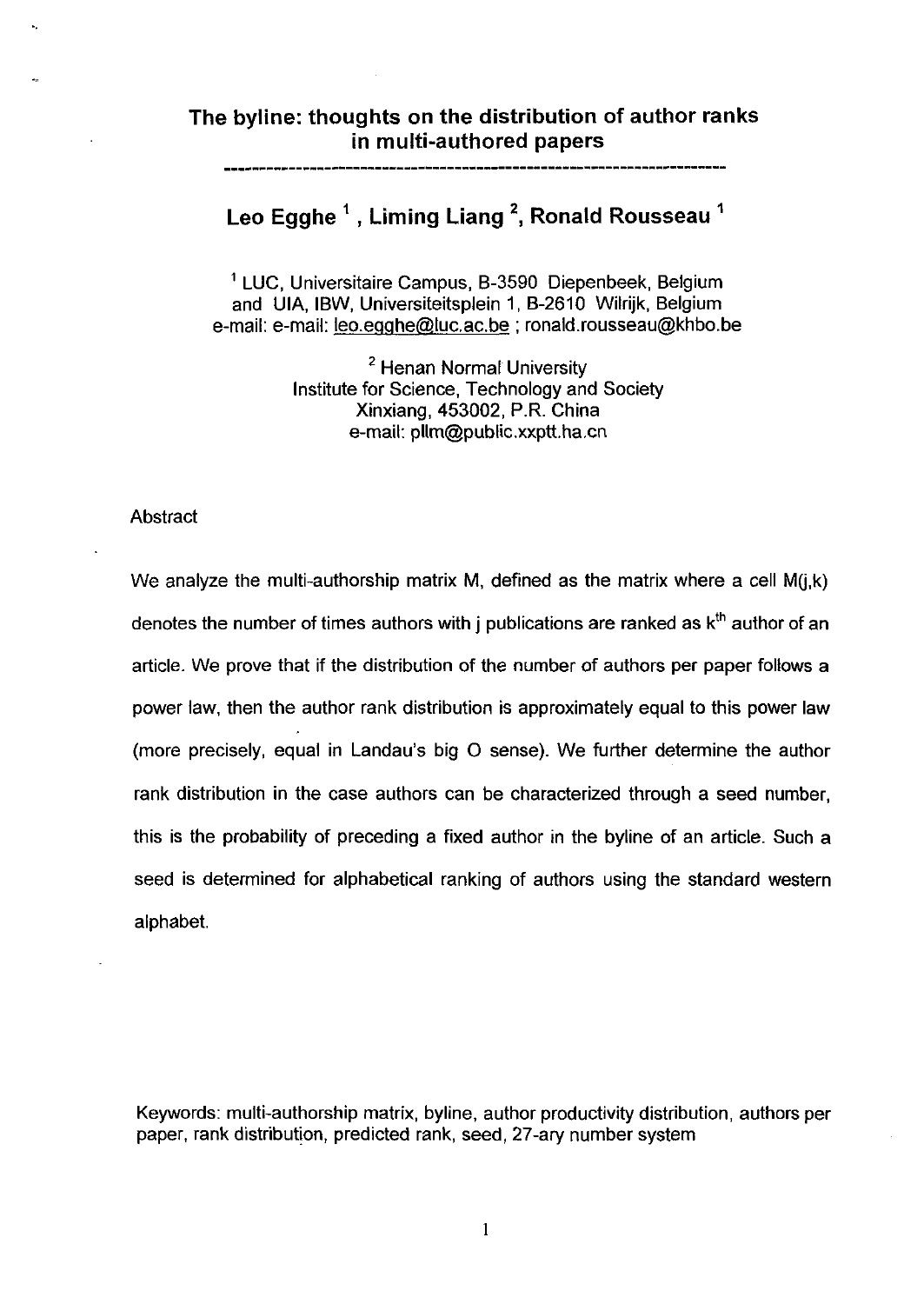## Introduction

Grit Laudel [1,2] recently defines research collaboration as a system of research activities by several actors related in a functional way, to attain a research goal corresponding with these actors' research goals or interests. Collaboration does not necessarily lead to a publication, nor to co-authorship. In this article, however, we study, from a structural, mathematical way how the final co-authorship relation of a whole group of scientists can be described and modelled.

In recent research of Chinese universities' scientific performance and collaboration structure one of us (L.L.) encountered a matrix M (the multi-authorship matrix) of the following form: the element in cell  $(j,k)$ , denoted as  $M(j,k)$ , represents the total number of times that authors with j publications are  $k<sup>th</sup>$  author (this is: occupies the  $k<sup>th</sup>$ place in the byline of the publication). In this contribution we investigate which structural elements one can derive from such a data matrix.

## The multi-authorship matrix and empirical distributions

In order to clarify what we mean we begin by presenting a small example. We consider an hypothetical database consisting of five articles. These articles are written by 1, 2 or 3 co-authors. The names of these authors are XI, X2, X3 and X4. Their names appear in the bylines in the following order:

Article 1 : XI Article  $2 : X2 - X3$ Article  $3: X1 - X3 - X4$ Article **4** : X3 - XI Article 5 : XI

The M-matrix for this database is then: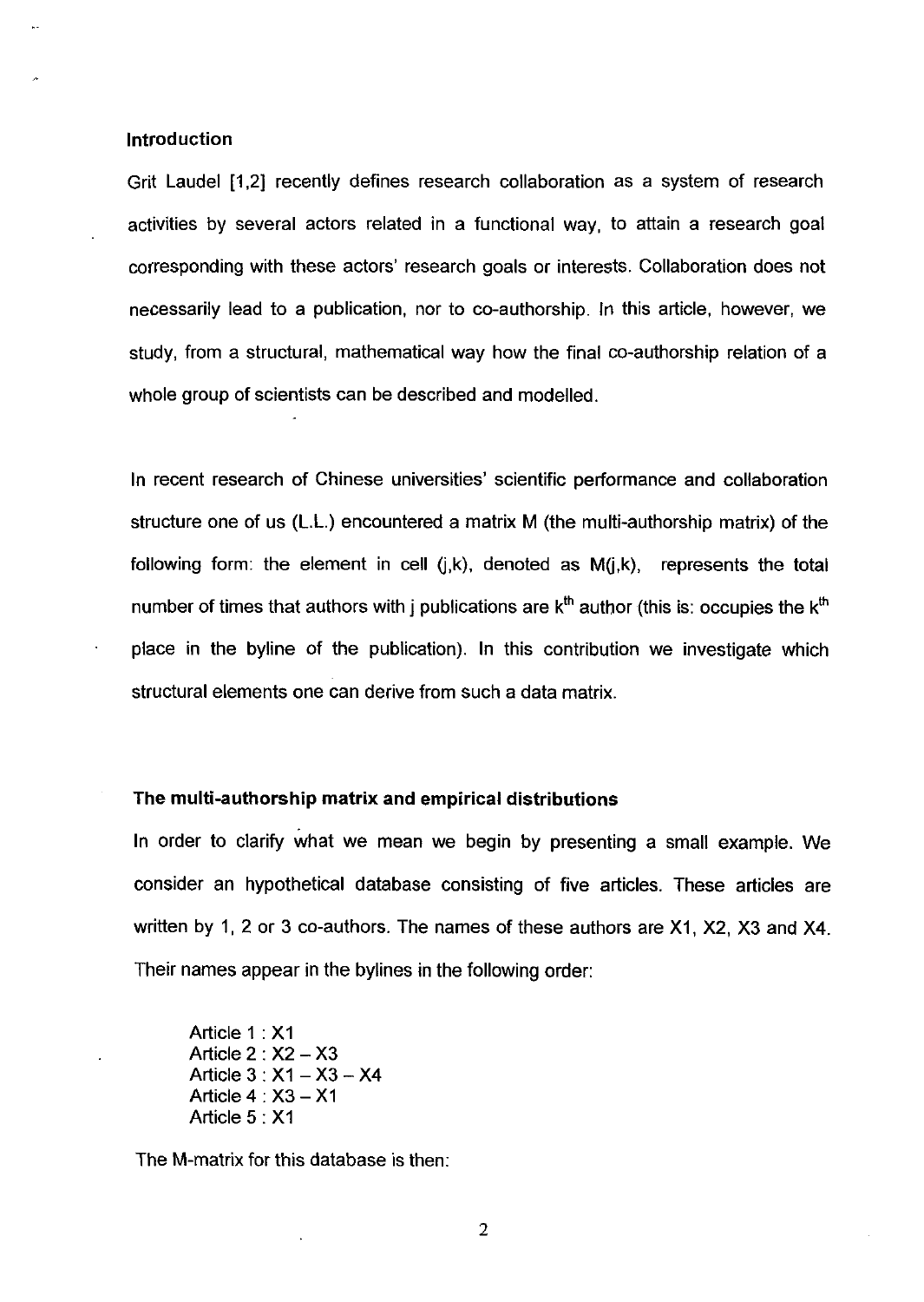| Author rank        |       |  |    | $1 \quad 2$    | $3 \mid$       | N(i)         | F(i) |
|--------------------|-------|--|----|----------------|----------------|--------------|------|
| Number of articles |       |  |    | 0.             |                | $\mathbf{2}$ | - 2  |
|                    |       |  | 0  | 0              | 0 <sup>1</sup> |              |      |
|                    | 3     |  |    | $\overline{2}$ | 0 <sup>1</sup> | $\mathbf{3}$ |      |
|                    | 4     |  |    | $\overline{1}$ | 0 <sup>1</sup> | 4            |      |
|                    | – Rtr |  | b. |                |                |              |      |

The meaning of the symbols R(k), N(j) and **F(j)** will be explained shortly.

 $P$ utting R(k) =  $\sum M(j,k)$  yields the number of author-article pairs occurring at the  $k^{\text{th}}$ *1*  rank. As every article has exactly one first author (we assume that the database does not contain anonymous articles),  $R(1) = T$  is equal to the total number of articles in the database. We also note that, on logical grounds, R(k) must be a non-increasing sequence. In our example we see that  $T = R(1) = 5$ ,  $R(2) = 3$  and  $R(3) = 1$ . We denote by M =  $\sum M(j,k)$  the total number of author-article pairs in the database *1.k* 

(here  $M = 9$ ). The sequence

$$
r(k) = \frac{R(k)}{M}, \ k = 1, 2, \dots \quad (1)
$$

yields the discrete empirical rank distribution for authors in the database. Note that r(1) is equal to TIM, the ratio of the total number of articles over the total number of entries in the matrix M. Its reverse: M/T is the average number of authors per article. Put now  $N(j) = \sum M(j,k)$ . Then  $N(j)$  denotes the number of author-article pairs of **k**  authors that have authored (the case of a single author,  $j = 1$ ) or co-authored j articles (necessarily different ones!). The average rank of an author who has published j articles is then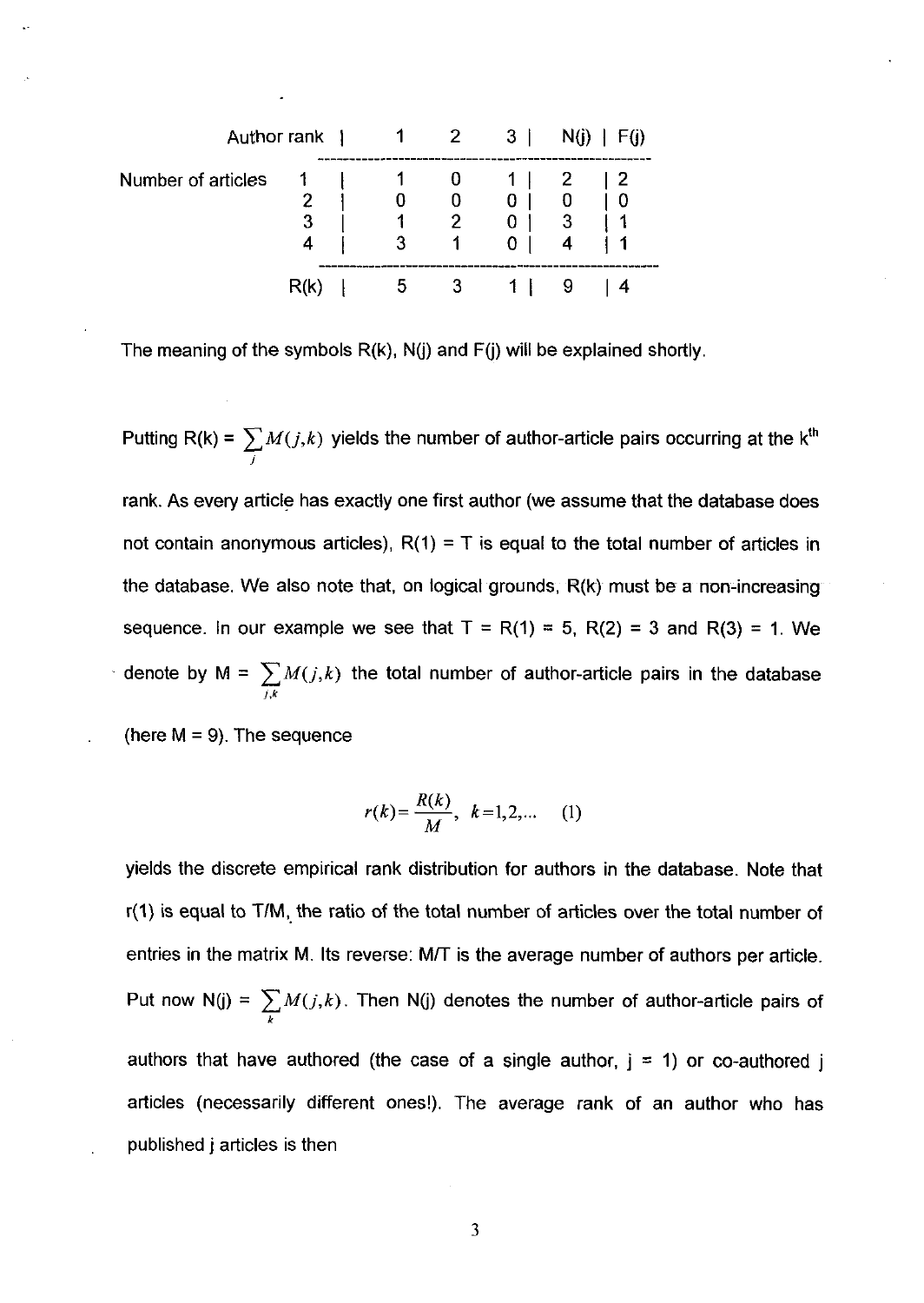$$
\overline{R(j)} = \frac{\sum_{k} k M(j,k)}{N(j)} \tag{2}
$$

Dividing N(j) by **j** gives the number of authors having j articles in the database:

$$
F(j) = \frac{N(j)}{j}, \ \ j = 1, 2, \dots \tag{3}
$$

Consequently F =  $\sum\limits F(j)$  is the total number of (different) authors in the database (F *I*  = **4** in the example). The sequence

$$
f(j) = \frac{F(j)}{F}, \ j = 1, 2, ... \tag{4}
$$

is the discrete empirical distribution of articles per author. If we now denote by  $k_{max}$ the largest number of authors in one article ( $k_{max} = 3$  in the example) then R(k) takes values for  $k = 1$  to  $k_{max}$ . Putting A(k) equal to the number of articles with k authors, we obtain the following relation between  $A(k)$  and  $R(k)$ :

$$
A(k_{\max}) = R(k_{\max})
$$
  
and  

$$
A(k) = R(k) - R(k+1), k = 1, ..., k_{\max} - 1
$$
 (5)

Note that T = R(1) =  $\sum_{k=1}^{n} A(k)$ . For the example we obtain: A(3) = 1, A(2) = 3 -1 = 2, **k=l** 

and  $A(1) = 5 - 3 = 2$ . The discrete, empirical distribution of authors per article is given as:

$$
a(k) = \frac{A(k)}{T}, k = 1, ..., k_{\max}
$$
 (6)

The relation between the discrete distribution of authors per article and the rank distribution is given by: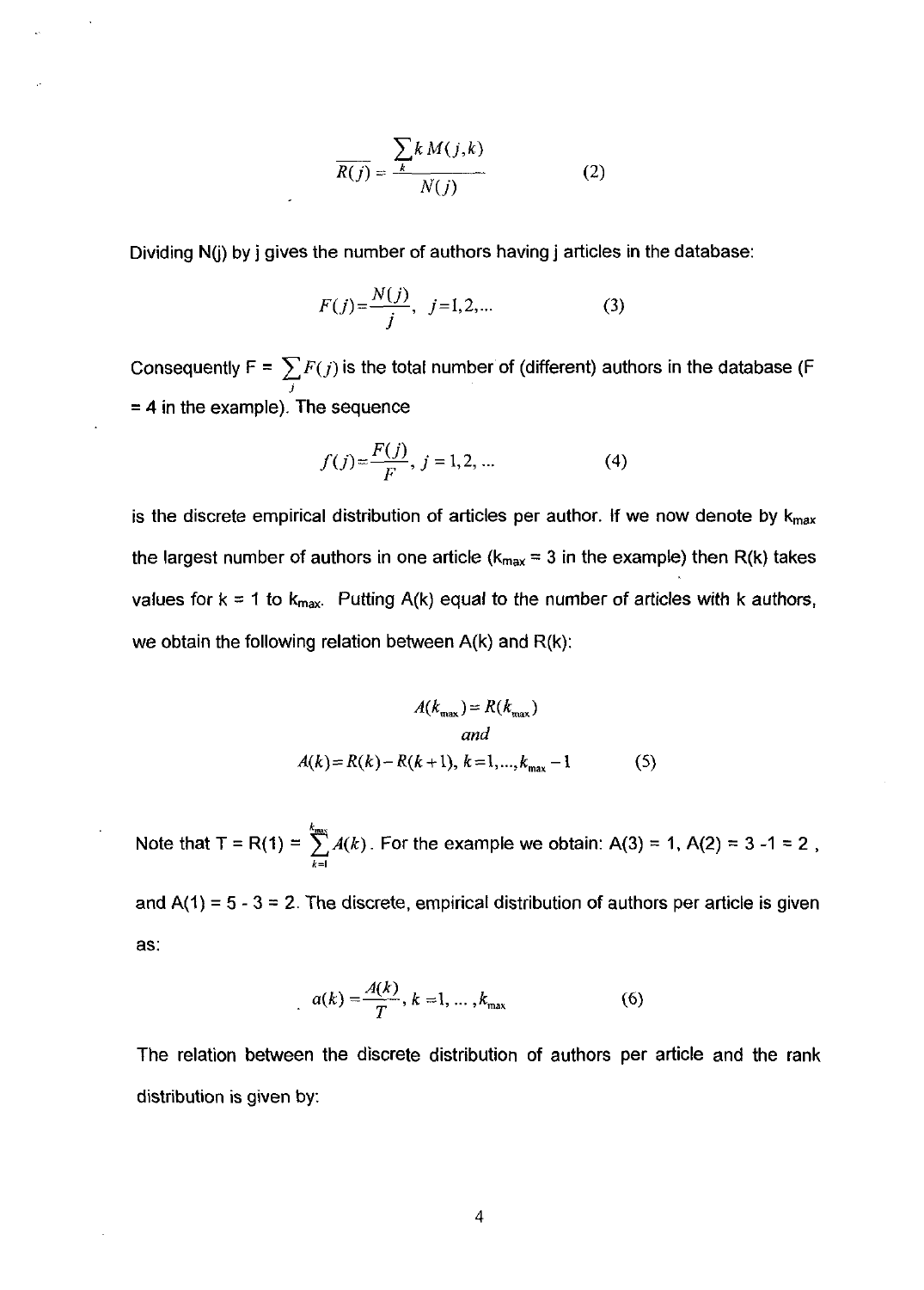$$
a(k_{\max}) = \frac{r(k_{\max})}{r(1)}
$$
  
and

$$
a(k) = \frac{M}{T}(r(k) - r(k+1)), k = 1, ..., k_{\text{max}} - 1
$$
 (7)

Similarly, we see that

$$
R(k) = A(k) + R(k+1)
$$
  
=  $A(k) + A(k+1) + R(k+2)$   
= ... =  $\sum_{i=k}^{k_{max}} A(i)$  (8)

a relation which also holds for  $k = k_{max}$ . For the corresponding discrete distributions we have for  $k = 1, ..., k_{max}$ :

$$
r(k) = \frac{T}{M} \sum_{i=k}^{k_{\text{max}}} a(i)
$$

The distributions f(j), the author productivity distribution, i.e. articles per author, and a(k), the discrete byline density distribution, i.e. authors per article, are each other's dual **[3].** 

## **A general model for the author rank distribution**

We denote by  $r(k|m)$  the conditional rank distribution given that a paper has m authors, and assume that this distribution is the uniform one:  $r(k|m) = 1/m$ . Then we have the following proposition.

## Proposition A

The author ranking distribution, r(k), is given by

$$
r(k) = \sum_{m=k}^{\infty} \frac{a(m)}{m}
$$
 (9)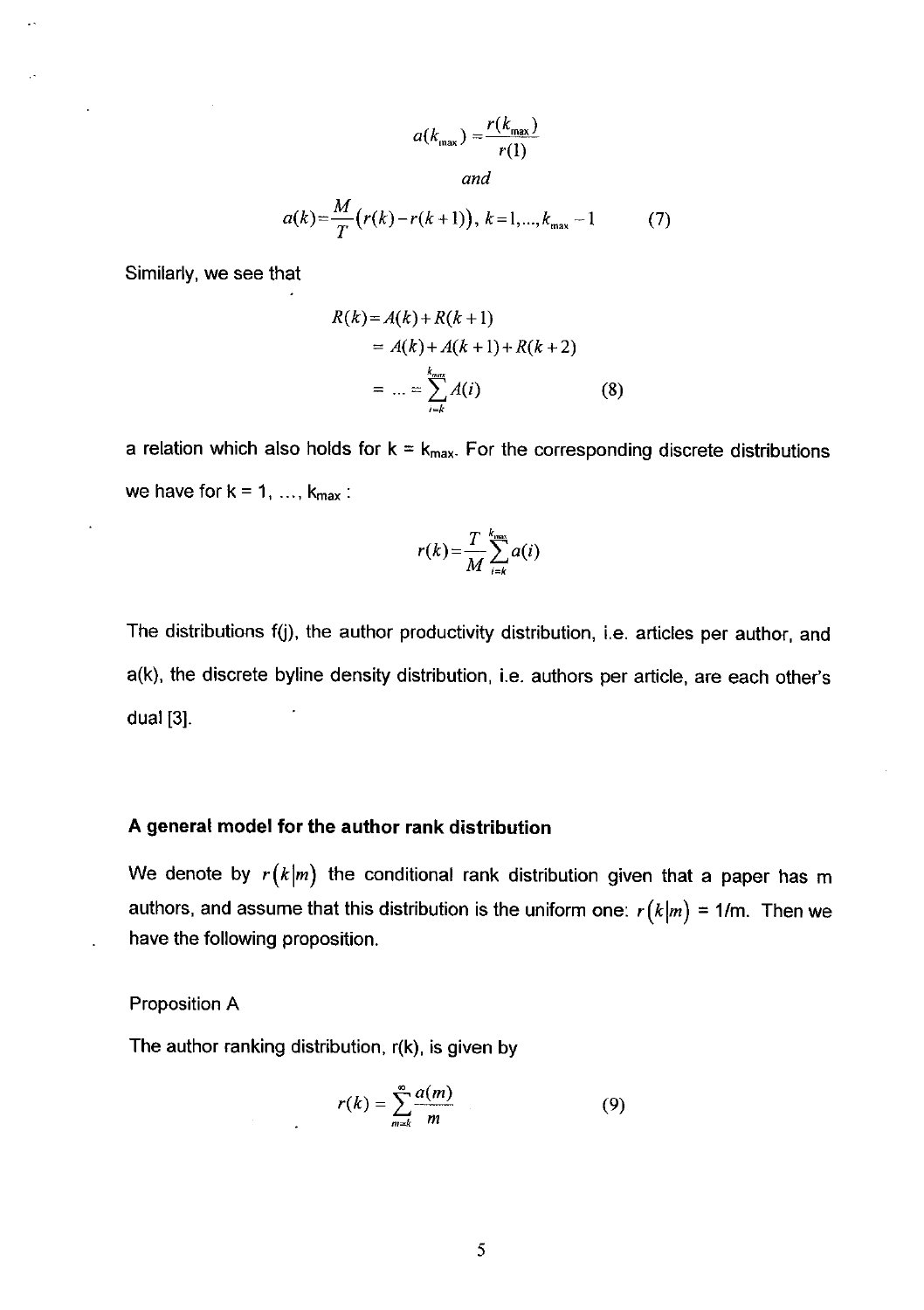Proof.

The result follows immediately from the theorem of total probability. Indeed:

$$
r(k) = \sum_{m=k}^{+\infty} r(k|m) a(m) = \sum_{m=k}^{+\infty} \frac{a(m)}{m}
$$

We recall the following notation, originally due to the German mathematician E. Landau.

Definition **[4]** 

Consider two sequences  $a(n)_n$  and  $b(n)_n$ . One writes that  $a(n) = O(b(n))$  if there exist numbers  $n_0$  and C such that, for  $n \ge n_0$ :

$$
|a(n)| \leq C |b(n)|,
$$

Intuitively, this means that the sequence  $a(n)_n$  does not grow faster than the sequence  $b(n)_n$ . This notation leads to an elegant formulation of the next theorem.

## Theorem B

If the distribution of numbers of authors per article,  $a(m)$ , is given by a Lotka distribution, then the author ranking distribution, r(m), is related to a(m) by:

$$
r(m) = O(a(m)) \tag{10}
$$

Proof.

If 
$$
a(m) = \frac{C}{m^{\alpha}}
$$
,  $\alpha > 0$ , then, by proposition A,  $r(m) = \sum_{n=m}^{+\infty} \frac{C}{n^{\alpha+1}}$ . Consequently, by the

integral test and the fact that the series with  $\frac{C}{m^{\alpha+1}}$  as terms is convergent, we have: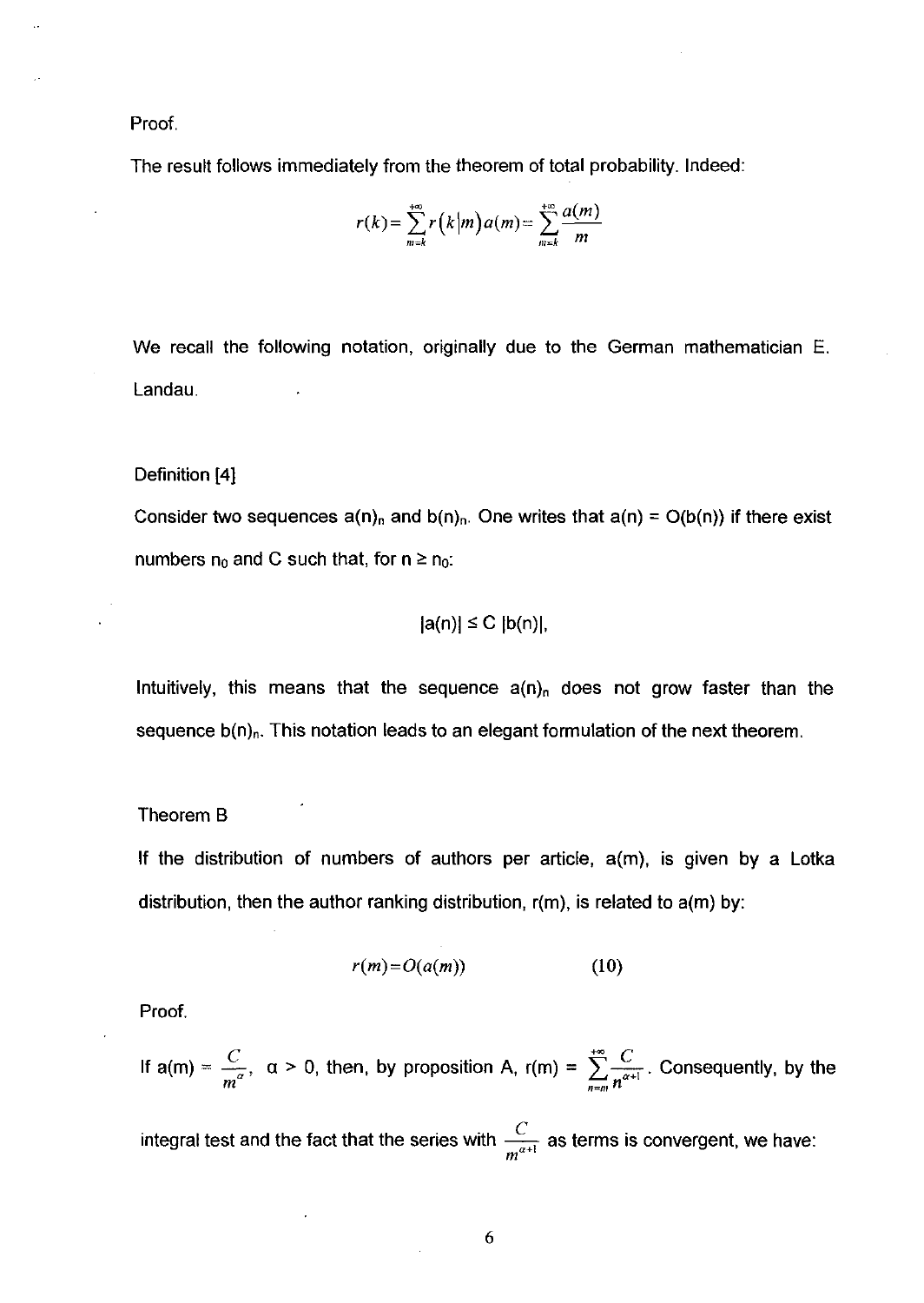$$
\sum_{n=m}^{+\infty}\frac{C}{n^{\alpha+1}}-\int_{n}^{+\infty}\frac{C}{x^{\alpha+1}}dx\leq \frac{C}{m^{\alpha+1}}
$$

Hence,

$$
\sum_{n=m}^{+\infty}\frac{C}{n^{\alpha+1}}-\frac{C}{\alpha m^{\alpha}}=r(m)-\frac{C}{\alpha m^{\alpha}}\leq\frac{C}{m^{\alpha+1}}
$$

or,

$$
r(m) \leq \frac{C}{m^{\alpha}} \left( \frac{1}{m} + \frac{1}{\alpha} \right) \leq \frac{C}{m^{\alpha}} \left( 1 + \frac{1}{\alpha} \right) = a(m) \left( 1 + \frac{1}{\alpha} \right)
$$

This proves the theorem.

We are aware of the fact that real author-rank distributions rarely follow a Lotka distribution **[5-71,** but, as in other publications, we use this model as a first approximation, cf. **[8,9].** 

## Modelling the author **rank** distribution using seeds

Assume that each author, A, has a characteristic number  $s_A \in [0,1]$ , where  $s_A$  is equal to the probability that an other author comes before A in the byline of an article. This characteristic number will be called a 'seed'.

We will next solve the problem of determining r(k,s): the probability for an author with seed number s to be the k<sup>th</sup> author (in general); or more specific r(k,s|m): the probability of an author with seed s to be k<sup>th</sup> author in a publication with m authors. In this connection we have the following result.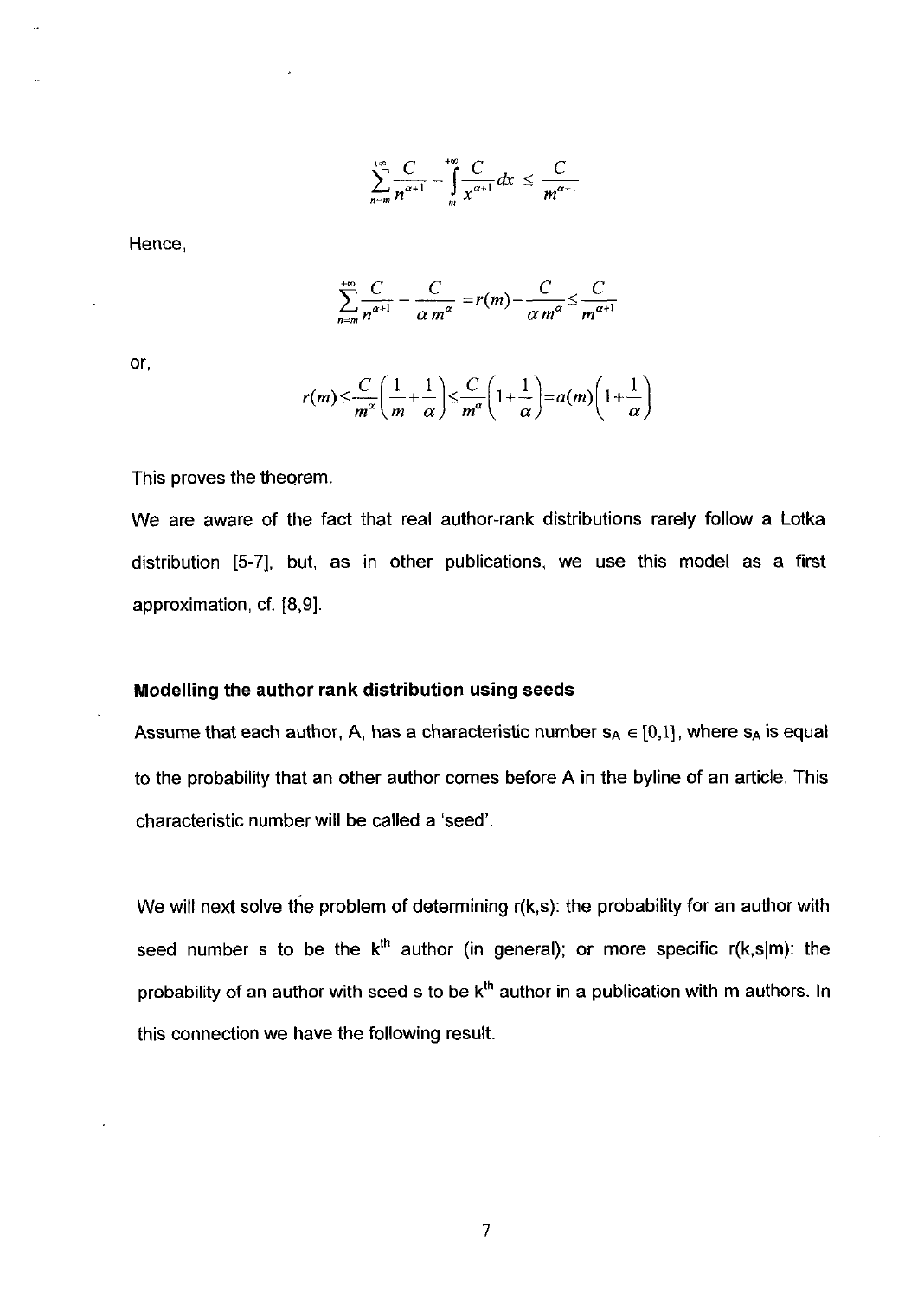Proposition C

$$
r(k, s | m) = {m-1 \choose k-1} s^{k-1} (1-s)^{m-k}
$$
 (11)

$$
r(k,s) = \sum_{m=k}^{\infty} {m-1 \choose k-1} s^{k-1} (1-s)^{m-k} a(m) \qquad (12)
$$

where  $a(m)$  is the probability that a paper has  $m$  authors.

Proof

Consider an author A, with seed  $s_A$ . Since  $s_A$  is author A's seed we know that

P(an author is before A in an author list) =  $s$ 

P(an author is after A in an author list) =  $1 - s$ 

Author A has rank k in an article with m authors, **m** being at least equal to k, if and only if k-1 authors precede A, and m-k follow A. We can describe this as follows. As the article has m authors, this means that m -1 co-authors are chosen at random. They end up before A with probability **s** (we refer to this as 'success' in a Bernoulli trial). So author A ends up at rank k if there are k-I successes (and consequently rn-k 'failures'). This shows that the situation can be described by a binomial distribution.

$$
r(k, s \mid m) = {m-1 \choose k-1} s^{k-1} (1-s)^{m-k}
$$
 (11)

The second formula, where the total number of authors of an article is not given, follows by the law of total probability:

$$
r(k,s) = \sum_{m=k}^{\infty} r(k,s|m) a(m)
$$
 (13)  

$$
= \sum_{m=k}^{\infty} {m-1 \choose k-1} s^{k-1} (1-s)^{m-k} a(m)
$$
 (12)

This proves Proposition C.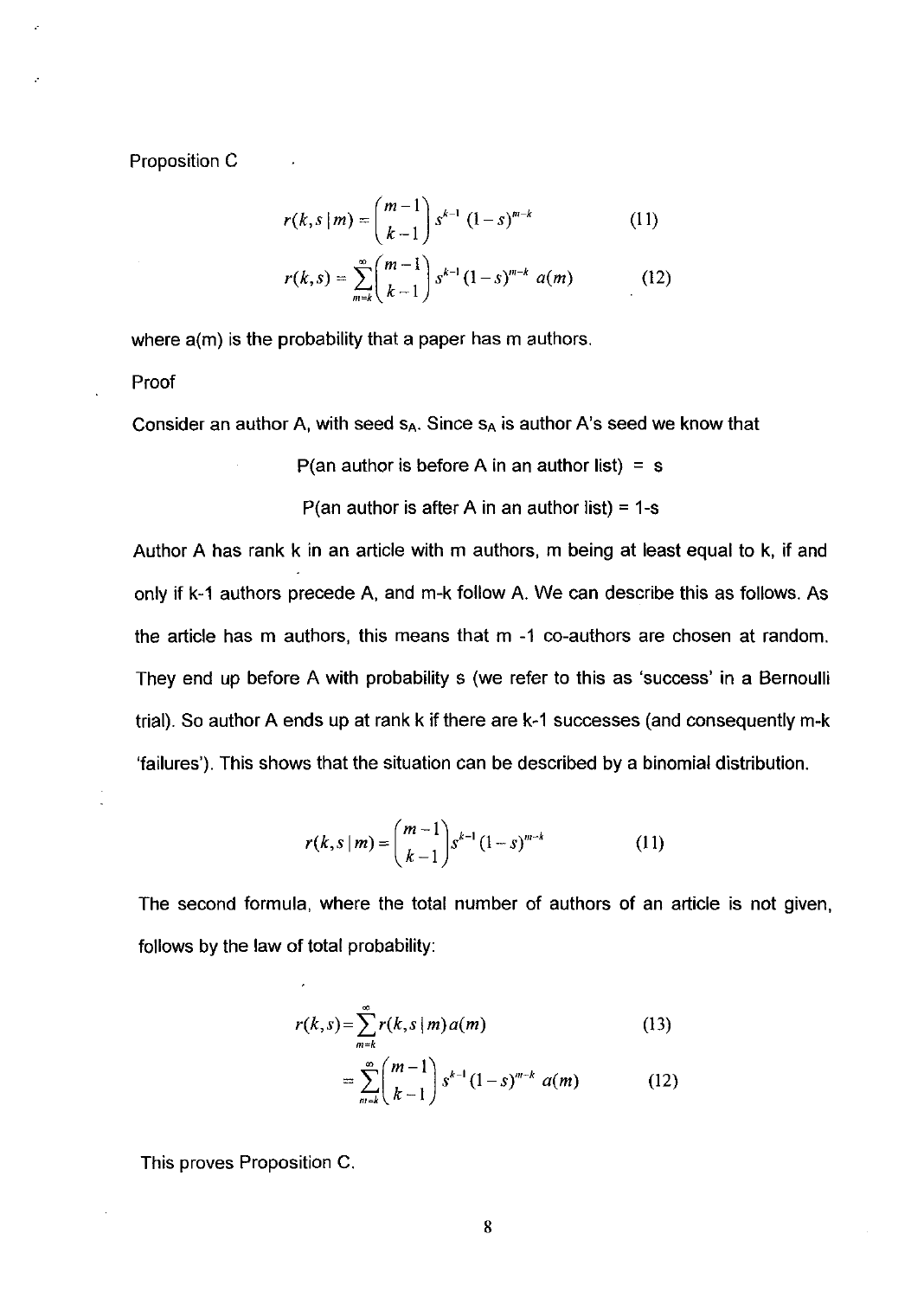## Finding a seed based on alphabetical ranking of authors

In this section we introduce a method of finding a seed for an author. First we will introduce an injection between an author's name and a number in the set [0,1]  $\cap$ Q.

We will work with the standard western alphabet, consisting of 26 letters, but the method applies to any other alphabet consisting of symbols with a fixed rank. We add a 0 symbol to the alphabet, so that we have an alphabet of 27 symbols. Let S denote the set of all concatenations of a finite or infinite number of symbols. Then  $S_1...S_n$  (a concatenation of a finite number of non-zero symbols) represents an arbitrary name. The injection

 $f: S \rightarrow [0,1]$ 

is defined as:

$$
f(S_1S_2...S_n) = \sum_{i=1}^{n} \frac{|S_i|}{27'} \tag{14}
$$

where  $|S_i|$  denotes the rank of the symbol  $S_i$ . An equivalent way of defining the function f is:

$$
f(S_1S_2...S_n)=0.|S_1|...|S_n|
$$

where  $0.|S_1|...|S_n|$  denotes a number in the 27-ary number system. For clarity's sake each number  $|S_i|$  must be expressed by two digits, otherwise a 1 followed by a 2 could be confused with 12. Hence 1 must be written as 01, 2 as 02, and so on.

**Examples** 

1) 
$$
f(A) = 0 \cdot |A| = \frac{1}{27} = 27^{-1}
$$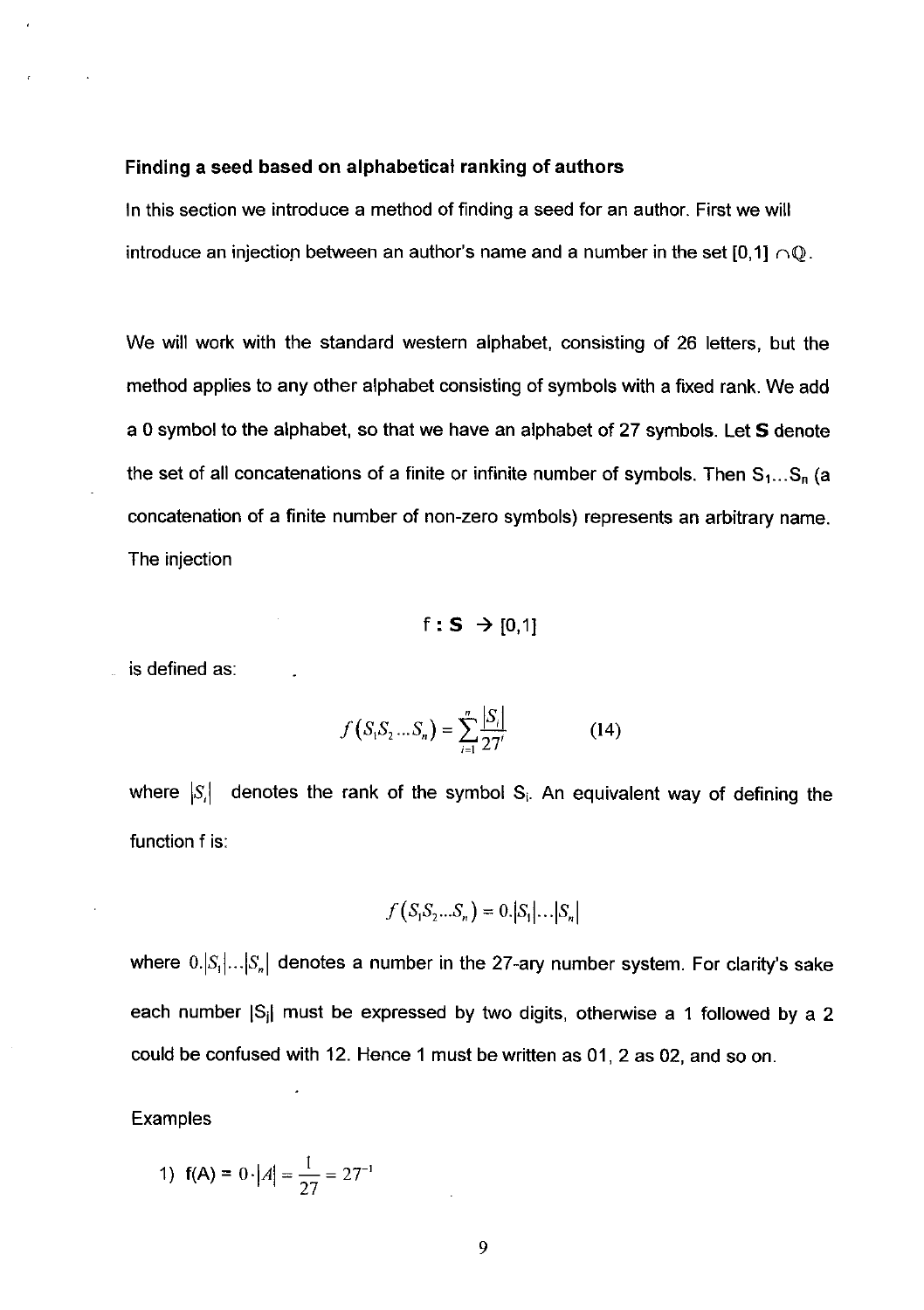2) 
$$
f(AZZZZZZZZZZ \dots) =
$$
  
\n
$$
\frac{1}{27} + \sum_{i=2}^{\infty} \frac{26}{27^i} = \frac{1}{27} + \frac{26}{27^2(1 - \frac{1}{27})} = \frac{1}{27} + \frac{1}{27} = \frac{2}{27} = 0.|B| = f(B)
$$

This second example shows that, in the same way as we identify 0.19999 ... with  $0.2 \in \mathbb{R}$ , AZZZZZZ... is identified with B.

3°) f(ZZZZ...) = 
$$
\sum_{i=1}^{\infty} \frac{26}{27'} = \frac{26}{27(1-\frac{1}{27})} = 1
$$

**4°)** Note that,  $f(000...0*000...) = \frac{rank(^{*})}{27'}$ , where  $*$  denotes any symbol from the alphabet, placed afler (i-I) zeros. Of course, this symbol does not represent a real name. Clearly, the limit of this expression, for  $i \rightarrow \infty$ , is zero.

5°) The image of any real name belongs to [0,1]  $\cap \mathbb{Q}$ .

The function f, restricted to 'real names', (the subset of finite symbols of the form  $S_1...S_n$ , is an injection. Indeed, let

$$
f(S_1S_2...S_n) = f(T_1T_2...T_m)
$$

Hence,

$$
\sum_{i=1}^{n} \frac{|S_i|}{27'} = \sum_{j=1}^{m} \frac{|T_j|}{27'}
$$

Assume now that  $S_1...S_n \neq T_1...T_m$ , (this is: assume that f is not an injection). Let k  $\in \{1, ..., \min(m, n)\}\$ be the first rank for which  $S_k \neq T_k$ . There is no loss in generality in assuming that  $|S_k| \ge |T_k| + 1$ . Hence,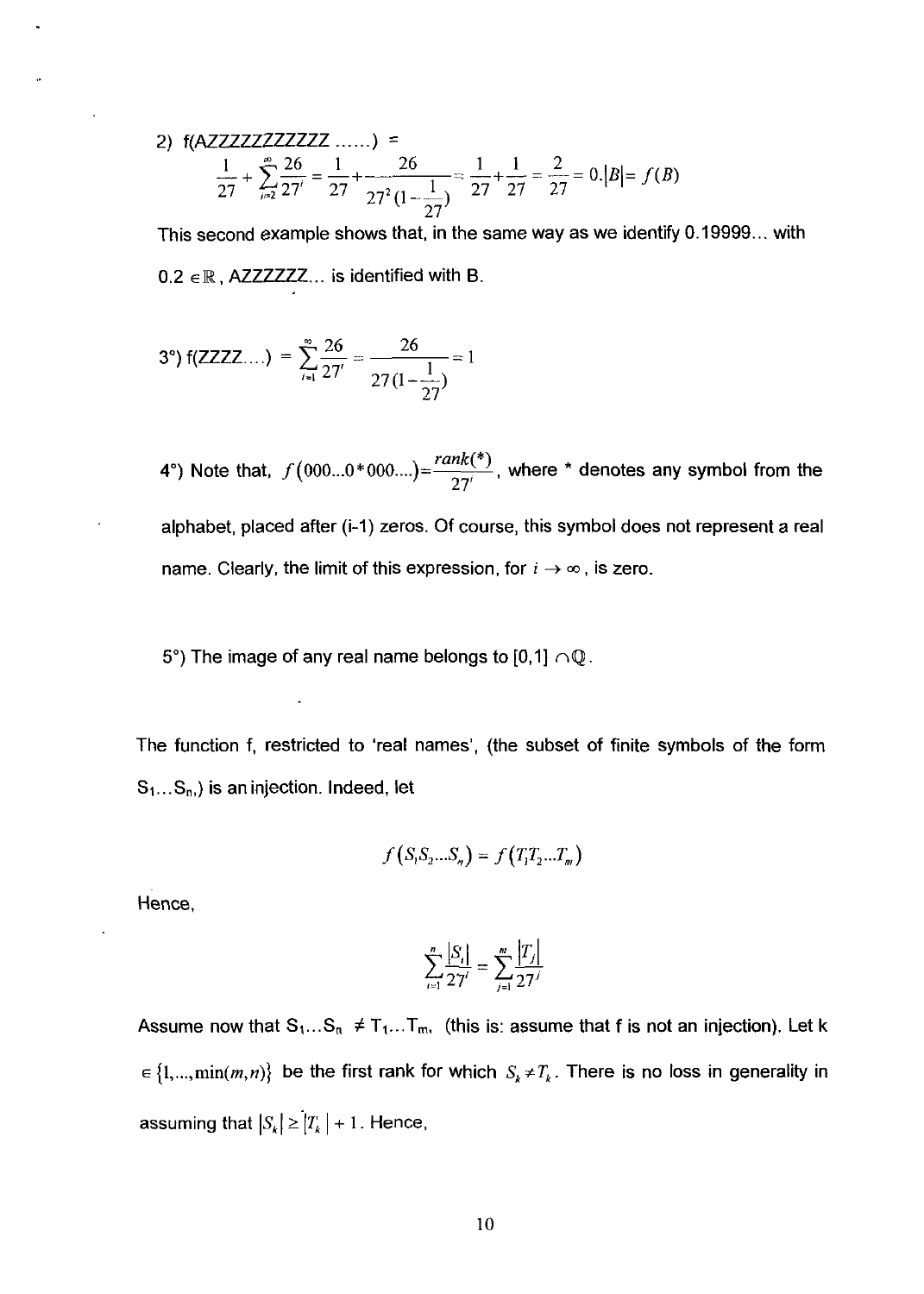$$
\frac{|S_k|}{27^k} - \frac{|T_k|}{27^k} \ge \frac{1}{27^k} \qquad (15)
$$

But, we always have that

$$
\sum_{j=k+1}^{m} \frac{|T_j|}{27^j} - \sum_{j=k+1}^{n} \frac{|S_j|}{27^j} < \sum_{j=k+1}^{\infty} \frac{26}{27^j} = \frac{26}{27^{k+1}} \frac{1}{1 - \frac{1}{27}} = \frac{1}{27^k} \tag{16}
$$

which is in contradiction with (15) and the fact that  $f(S_1S_2...S_n) = f(T_1T_2...T_n)$ . Hence the function f is an injection on the subset of 'real names'.

How can the actual occurrence of letters be taken into account? One suggestion is to use a telephone directory. This suggestion, however, only works for scientists 'speaking' the same language, because the use of letters differs in different languages. Otherwise one needs an 'international' directory (perhaps that of a city such as New York or Los Angeles). Then a name listed on page 345 of the 1557 (this is just an example) would get a seed equal to  $345/1557 = 0.22158$ . Further refinements (using lines within a page) are possible. Averaging would be necessary for popular names. .

### **Comments**

It can be tested whether the distributions proposed in proposition C correspond with reality by using a group of scientists with the same surname (hence the same seed) in a field where alphabetic ranking of authors is customary. Such is generally the case for pure mathematicians, logicians, statisticians and theoretical physicists [10]. Proposition C predicts the rank distribution of such an author.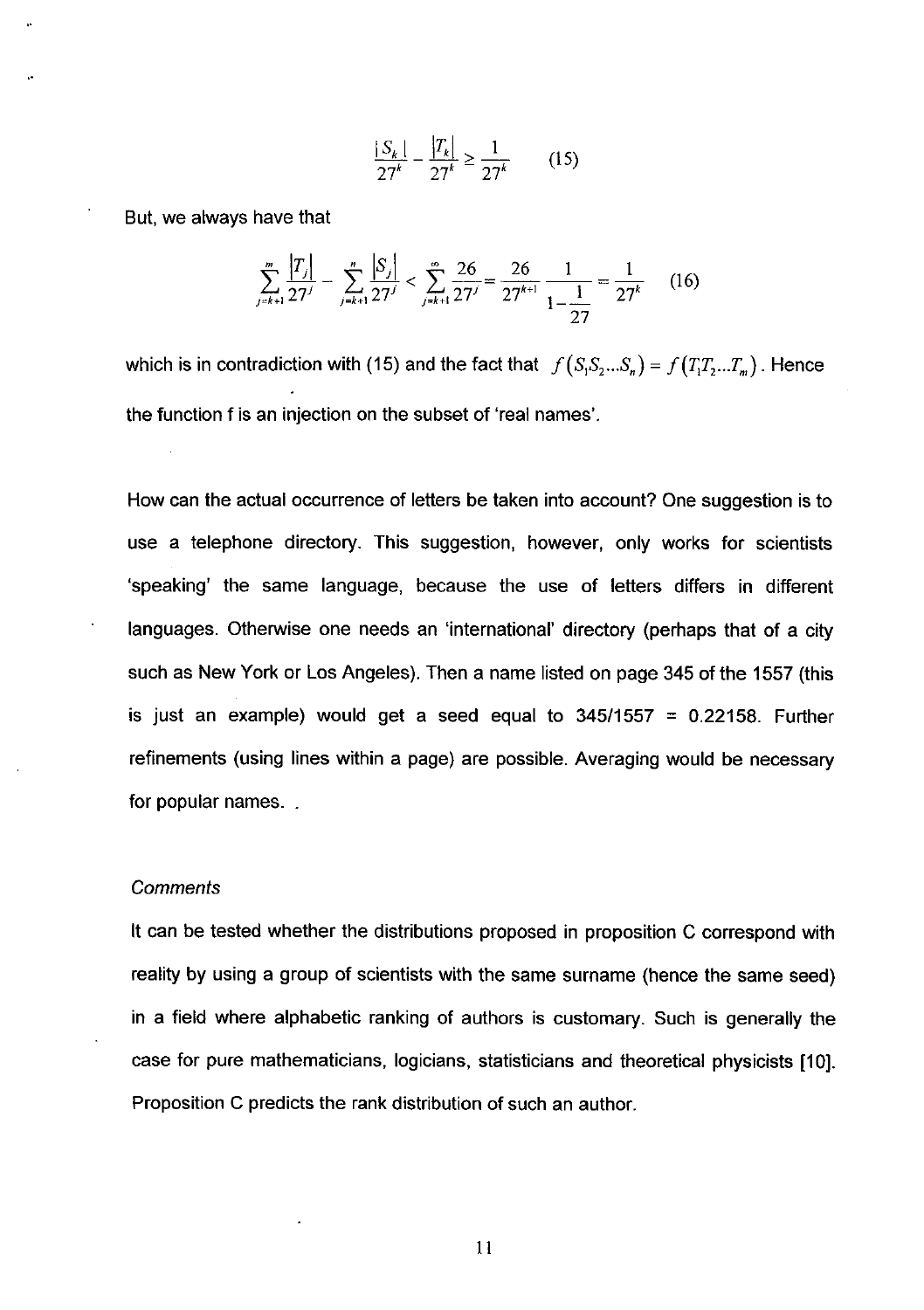This model is valid in all cases where a seed can be given, not just in the case of alphabetical name ordering. Indeed, there exist many ways and conventions for ranking co-authors ( $[10-12]$ ). A seed can, e.g., be derived from the importance of the author. Indeed, assume that author ranking always occurs according to 'importance'. 'Importance' could then be calculated from the number of publications, the number of citations, or even the age of scientists 1131.

Another suggestion is to calculate a seed from 'older' publications (calculating an average rank) and to use this to 'predict' the author rank distribution in 'newer' ones.

Note that a seed is always a number in the interval **[0,1],** so that observations must always be transformed to the unit interval in order to obtain a seed.

#### **Conclusions**

We analysed the multi-authorship matrix, making clear different relations and distributions that can be derived from such a matrix representation. Next we have modelled the multi-authorship relation based on the notion of a seed. More specifically we found that if the distribution of the number of authors per paper follows a Lotka distribution, the distribution of author ranks follows a Lotka distribution too, at least in the 0-sense. Finally, introducing the 27-ary number system we show how such a seed can be obtained for the standard western alphabet and alphabetic ranking of co-authors.

## Acknowledgements

R.R. thanks the professors and students of the Institute for Science, Technology and Society, for their hospitality during his visit at the Henan Normal University, where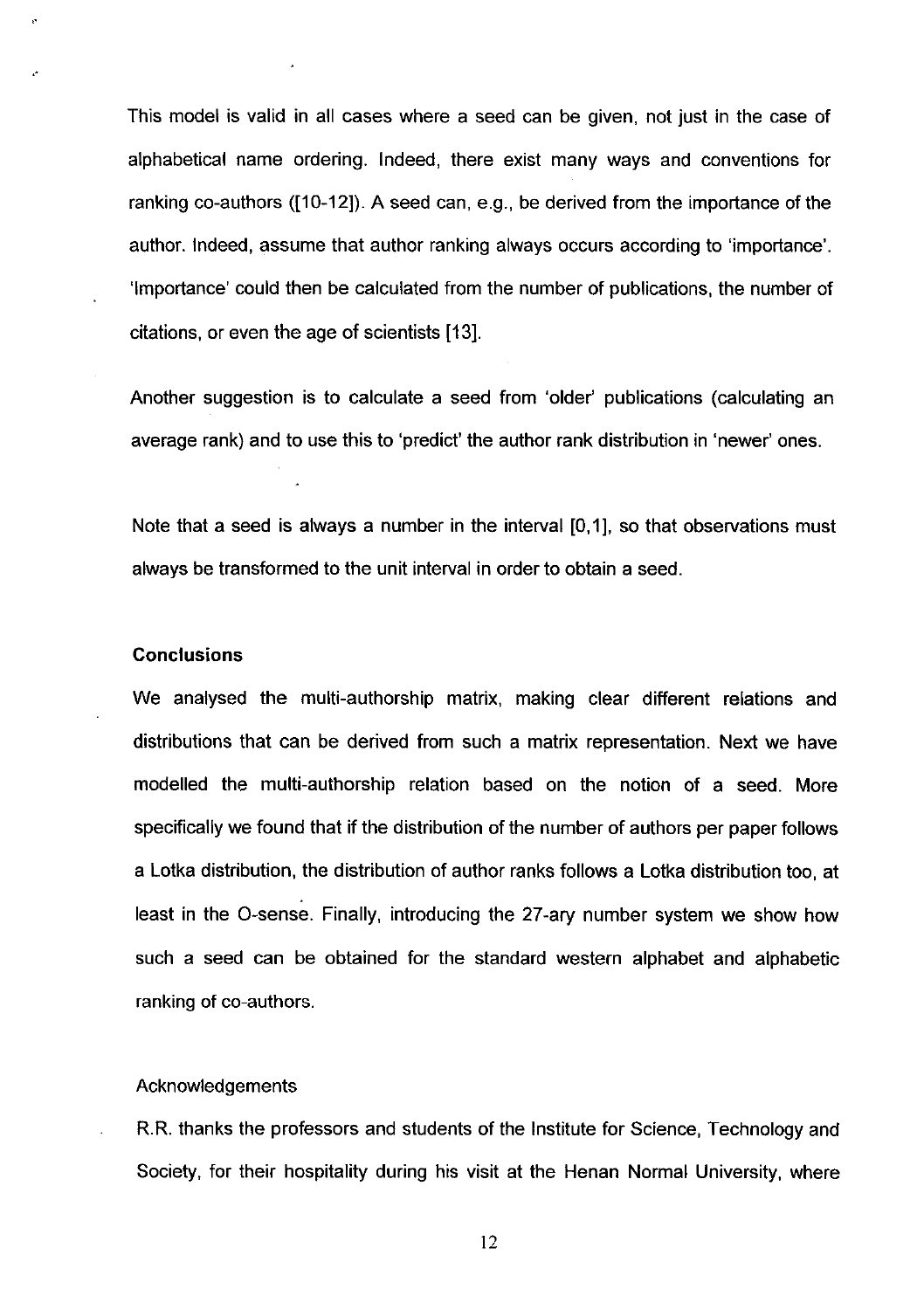part of the research for this article has been done. This research has been done in the framework of the Project 70073007 of National Natural Science Foundation of China.

## **References**

[I] G. Laudel, Collaboration, creativity and rewards: why and how scientists collaborate, lnternational Journal of Technology Management 22(8), (2001) 762-781.

[2] G. Laudel, What do we measure by co-authorships? In: M. Davis & C. Wilson (eds.), Proceedings of the 8th lnternational Conference on Scientometrics & lnformetrics (BIRG (UNSW), Sydney (Australia) 2001) 369-384.

[3] L. Egghe, The duality of informetric systems with applications to the empirical laws, Journal of Information Science 16 (1990) 17-27.

[4] T. Apostol, Mathematical analysis (Reading (MA), Addison-Wesley, 1974).

[5] R. Rousseau, The number of authors per article in library and information science can often be described by a simple probability distribution, Journal of Documentation, 50 (1994) 134-141.

[6] B.M. Gupta and R. Rousseau, Further investigations into the first-citation process: the case of population genetics, LIBRES: Library and lnformation Research Electronic Journal, 9(2) 1999, http:l/aztec.lib.utk.edullibresllibre9n2lfc.ftm

[7] I. Ajiferuke, A probabilistic model for the distribution of authorships, Journal of the American Society for lnformation Science, 42 (1991) 279-289.

[8] L. Egghe, Consequences of Lotka's law in the case of fractional counting of authorship and of first author counts, Mathematical and Computer Modelling 18 (1993) 63-77.